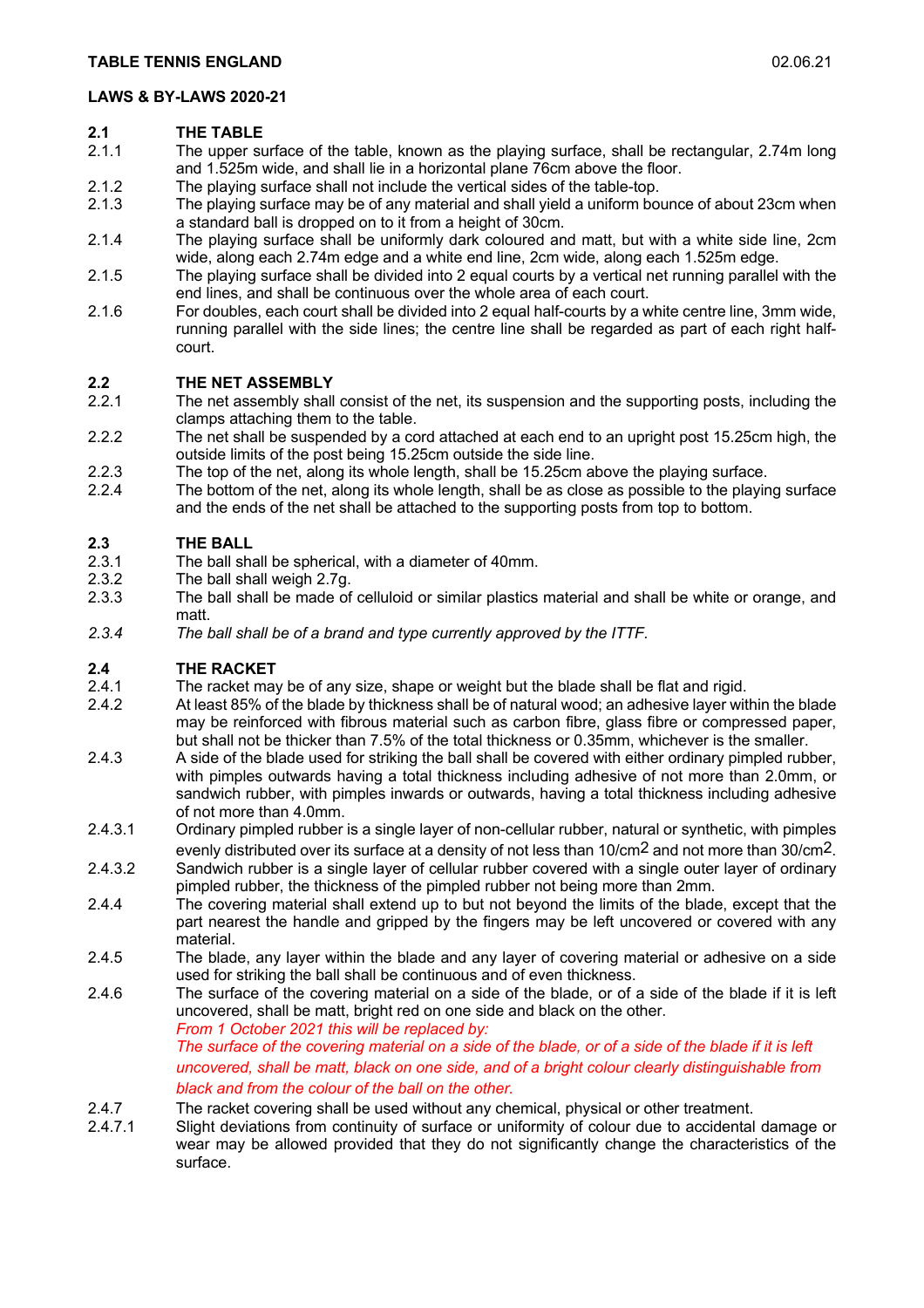- 2.4.8 At the start of a match and whenever he or she changes his or her racket during a match a player shall show his or her opponent and the umpire the racket he or she is about to use and shall allow them to examine it.
- *2.4.9 The racket covering shall be of a brand and type currently authorised by the ITTF.*
- *2.4.10 A racket shall not be changed during an individual match unless it is accidentally damaged so badly that it cannot be used.*

## **2.5 DEFINITIONS**

- 2.5.1 A rally is the period during which the ball is in play.
- 2.5.2 The ball is in play from the last moment at which it is stationary on the palm of the free hand before being intentionally projected in service until the rally is decided as a let or a point.
- 2.5.3 A let is a rally of which the result is not scored.
- 2.5.4 A point is a rally of which the result is scored.
- 2.5.5 The racket hand is the hand carrying the racket.
- 2.5.6 The free hand is the hand not carrying the racket; the free arm is the arm of the free hand.
- 2.5.7 A player strikes the ball if he or she touches it in play with his or her racket, held in the hand, or with his or her racket hand below the wrist.
- 2.5.8 A player obstructs the ball if he or she, or anything he or she wears or carries, touches it in play when it is above or travelling towards the playing surface, not having touched his court since last being struck by an opponent.
- 2.5.9 The server is the player due to strike the ball first in a rally.
- 2.5.10 The receiver is the player due to strike the ball second in a rally.
- 2.5.11 The umpire is the person appointed to control a match.
- 2.5.12 The assistant umpire is the person appointed to assist the umpire with certain decisions.
- 2.5.13 Anything that a player wears or carries includes anything that he or she was wearing or carrying, other than the ball, at the start of the rally.
- 2.5.14 The end line shall be regarded as extending indefinitely in both directions.

### **2.6 THE SERVICE**

- 2.6.1 Service shall start with the ball resting freely on the open palm of the server's stationary free hand. 2.6.2 The server shall then project the ball near vertically upwards, without imparting spin, so that it rises at least 16cm after leaving the palm of the free hand and then falls without touching anything before being struck.
- 2.6.3 As the ball is falling the server shall strike it so that it touches first his or her court and then touches directly the receiver's court; in doubles, the ball shall touch successively the right half court of server and receiver.
- 2.6.4 From the start of service until it is struck, the ball shall be above the level of the playing surface and behind the server's end line, and it shall not be hidden from the receiver by the server or his or her doubles partner or by anything they wear or carry.
- 2.6.5 As soon as the ball has been projected, the server's free arm and hand shall be removed from the space between the ball and the net; the space between the ball and the net is defined by the ball, the net and its indefinite upward extension.
- 2.6.6 It is the responsibility of the player to serve so that the umpire or the assistant umpire can be satisfied that he or she complies with the requirements of the Law and either may decide that a service is incorrect.
- 2.6.6.1 If either the umpire or the assistant umpire is not sure about the legality of a service he or she may, on the first occasion in a match, interrupt play and warn the server, but any subsequent service by that player or his or her doubles partner which is not clearly legal shall be considered incorrect.
- 2.6.7 Exceptionally, the umpire may relax the requirements for a good service where he or she is satisfied that compliance is prevented by physical disability.

# **2.7 THE RETURN**

The ball, having been served or returned, shall be struck so that it touches the opponent's court, either directly or after touching the net assembly.

### **2.8 THE ORDER OF PLAY**

- 2.8.1 In singles, the server shall first make a service, the receiver shall then make a return and thereafter server and receiver alternately shall each make a return.
- 2.8.2 In doubles, except as provided in 2.8.3, the server shall first make a service, the receiver shall then make a return, the partner of the server shall then make a return, the partner of the receiver shall then make a return and thereafter each player in turn in that sequence shall make a return.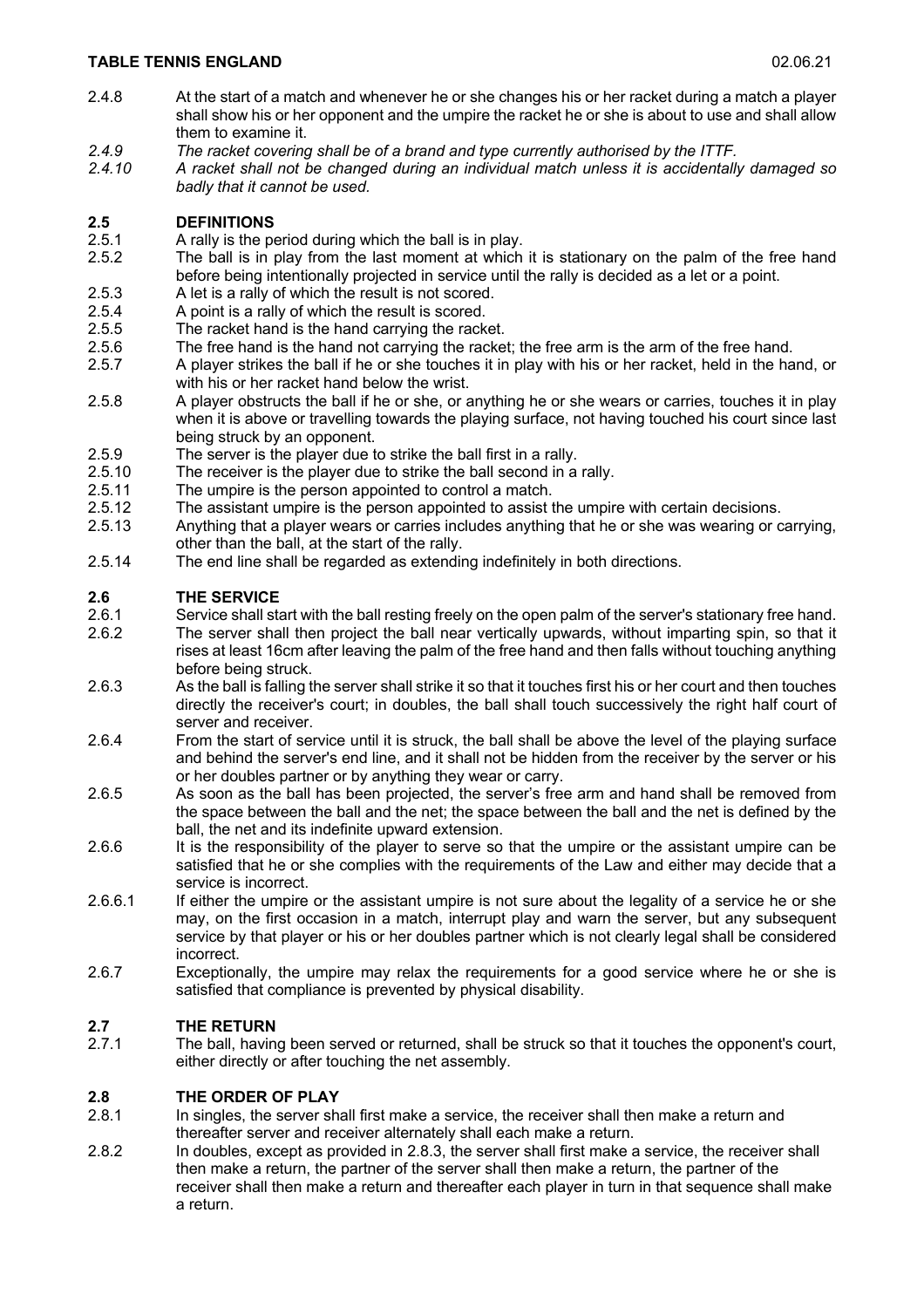2.8.3 In doubles, when at least one player of a pair is in a wheelchair due to a physical disability, the server shall first make a service, the receiver shall then make a return but thereafter either player of the disabled pair may make returns.

## **2.9 A LET**

- 2.9.1 The rally shall be a let
- 2.9.1.1 if in service the ball touches the net assembly, provided the service is otherwise correct or the ball is obstructed by the receiver or his or her partner;
- 2.9.1.2 if the service is delivered when the receiving player or pair is not ready, provided that neither the receiver nor his or her partner attempts to strike the ball;
- 2.9.1.3 if failure to make a service or a return or otherwise to comply with the Laws is due to a disturbance outside the control of the player;
- 2.9.1.4 if play is interrupted by the umpire or assistant umpire.<br>2.9.1.5 if the receiver is in a wheelchair owing to a physical dis-
- If the receiver is in a wheelchair owing to a physical disability and the ball, provided the service is otherwise good,
- 2.9.1.5.1 leaves the receiver's court after touching it in the direction of the net;<br>2.9.1.5.2 comes to rest on the receiver's court:
- 2.9.1.5.2 comes to rest on the receiver's court;<br>2.9.1.5.3 in singles leaves the receiver's court a
- in singles leaves the receiver's court after touching by either of its side lines.
- 2.9.2 Play may be interrupted
- 2.9.2.1 to correct an error in the order of serving, receiving or ends;
- 2.9.2.2 to introduce the expedite system;
- 2.9.2.3 to warn or penalise a player or adviser;
- 2.9.2.4 because the conditions of play are disturbed in a way which could affect the outcome of the rally.

## **2.10 A POINT**

- 2.10.1 Unless the rally is a let, a player shall score a point
- 2.10.1.1 if an opponent fails to make a correct service;
- 2.10.1.2 if an opponent fails to make a correct return;
- 2.10.1.3 if, after he or she has made a service or a return, the ball touches anything other than the net assembly before being struck by his opponent;
- 2.10.1.4 if the ball passes over his or her court or beyond his or her end line without touching his court, after being struck by an opponent;
- 2.10.1.5 if the ball, after being struck by an opponent, passes through the net, between the net and the net post or between the net and the playing surface;
- 2.10.1.6 if an opponent obstructs the ball;<br>2.10.1.7 if an opponent deliberately strikes
- if an opponent deliberately strikes the ball more than once successively;
- 2.10.1.8 if an opponent strikes the ball with a side of the racket blade whose surface does not comply with the requirements of 2.4.3-2.4.6;
- 2.10.1.9 if an opponent, or anything an opponent wears or carries, moves the playing surface;
- 2.10.1.10 if his or her opponent, or anything an opponent wears or carries, touches the net assembly;
- 2.10.1.11 if an opponent's free hand touches the playing surface;
- 2.10.1.12 if a doubles opponent strikes the ball out of the sequence established by the first server and first receiver;
- 2.10.1.13 as provided under the expedite system (2.15.4).
- 2.10.1.14 if both players are in wheelchairs owing to physical disability and
- 2.10.1.14.1 an opponent does not maintain a minimum contact with the seat or cushions with the back of the thigh when the ball is struck;
- 2.10.14.1.2 an opponent touches the table with either hand before striking the ball;
- 2.10.14.1.3 an opponent's footrest or foot touches the floor during play;
- 2.10.1.15 if, where an opposing pair includes at least one player in a wheelchair, any part of the wheelchair or a foot of a standing player crosses an imaginary extension of the centre line.

### **2.11 A GAME**

A game shall be won by the player or pair first scoring 11 points unless both players or pairs score 10 points, when the game shall be won by the first player or pair subsequently gaining a lead of 2 points.

## **2.12 A MATCH 2.12 A match sh**

A match shall consist of the best of any odd number of games.

### **2.13 THE ORDER OF SERVING, RECEIVING AND ENDS**

2.13.1 The right to choose the initial order of serving, receiving and ends shall be decided by lot and the winner may choose to serve or to receive first or to start at a particular end.